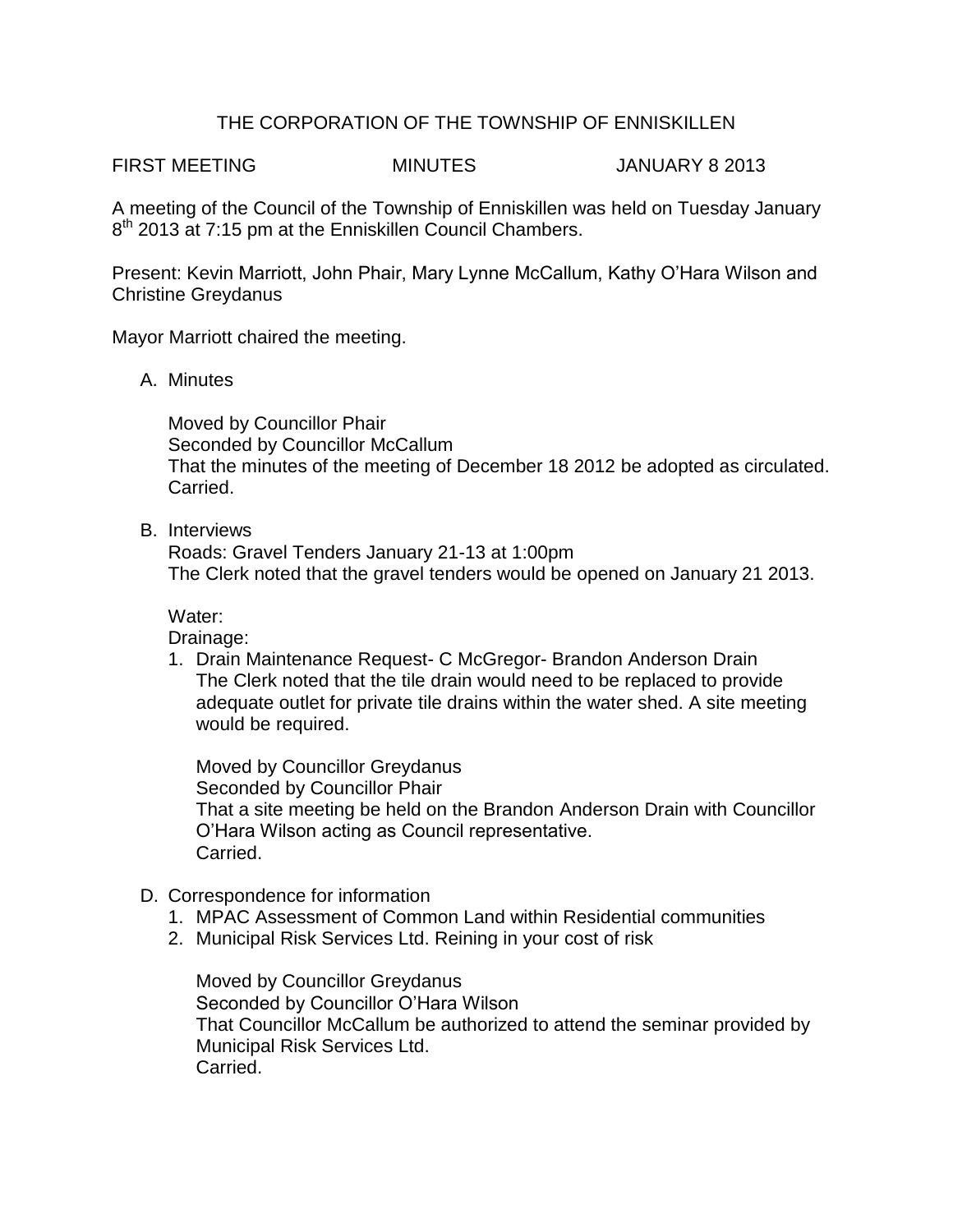- 3. Federation of Canadian Municipalities communique Dec 10-12
- 4. AMO-
	- 1. Additional Funding for Municipal Infrastructure Available
	- 2. AODA Accessibility Standards –Design for public spaces in the built environment
	- 3. New child care funding framework
- 5. County of Lambton
	- 1. County fundraising Cookbook benefits local food bank
	- 2. Proposed Building Service Fee Rates 2013
- 6. St Clair Conservation- Conservation Ontario watershed Management Futures for Ontario
- 7. Ministry of Finance 2013 Education Tax Rates

Moved by Councillor McCallum Seconded by Councillor Phair That correspondence items 1, 3-7 be received and filed. Carried.

- E. Correspondence requiring motions
	- 1. Resolution Twp. of Elizabethtown-Kitley OPP costs

Moved by Councillor Greydanus Seconded by Councillor McCallum That the resolution from the Township of Elizabethtown-Kitley concerning OPP cost be supported. Carried.

2. Resolution authorizing Expression of Interest for the Municipal Infrastructure Investment Initiative Capital Program-

Moved by Councillor McCallum Seconded by Councillor O'Hara Wilson That the Council of the Township of Enniskillen authorize the submission of an expression of interest to the Municipal Infrastructure Investment Initiative Capital Program; That the Council of the Township of Enniskillen authorize the development of a comprehensive asset management plan which included all of the information and analysis described in Building Together: Guide for Municipal Asset Management Plans by December 31 2013. Carried.

- F. Public Meeting- Official Plan Amendment 7:30 pm
	- 1. OPA amendment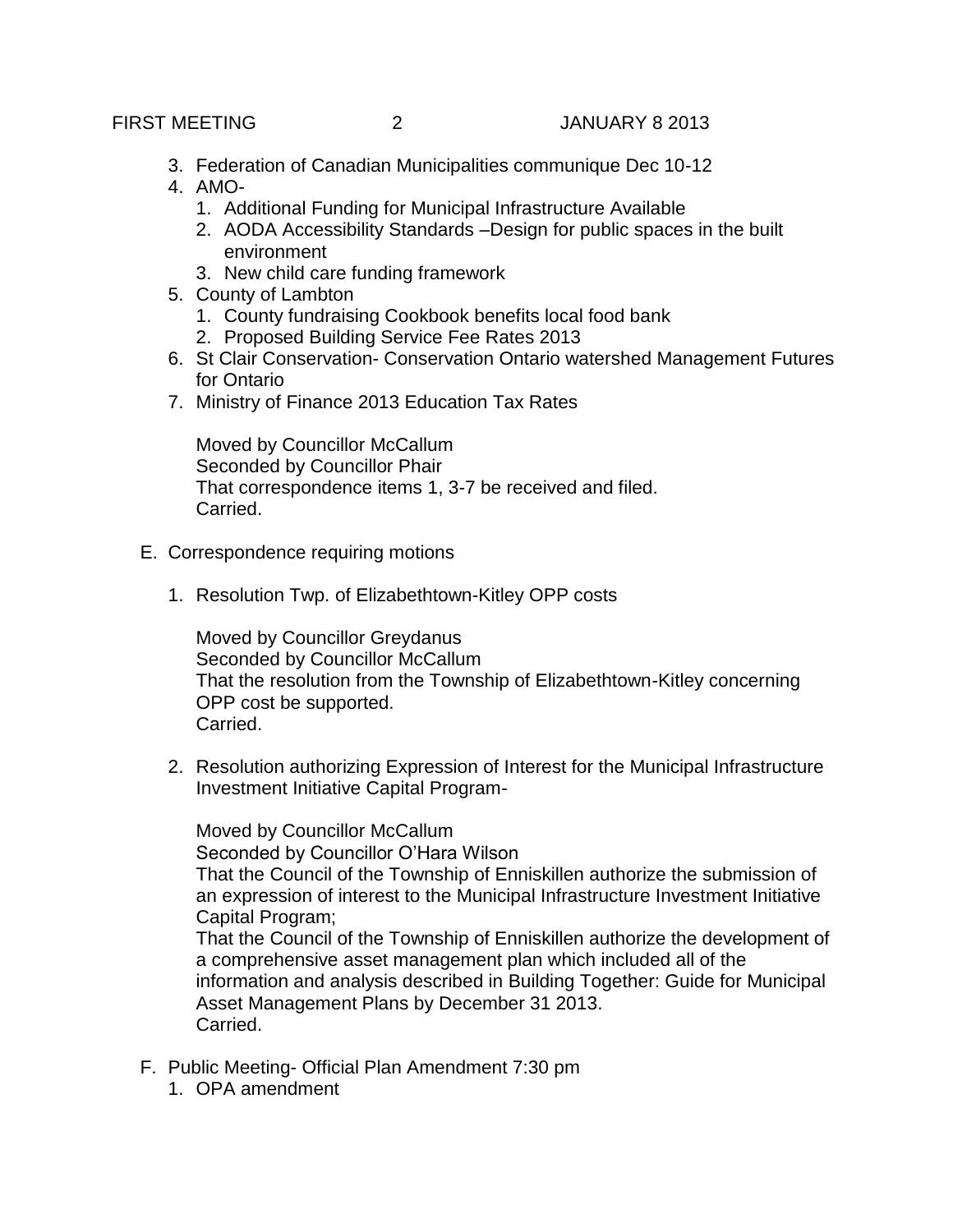- 2. Rob Nesbitt-County of Lambton
- 3. Patricia Hayman- St Clair Region Conservation Authority

Moved by Councillor O'Hara Wilson Seconded by Councillor Phair That the Council open the public meeting concerning the Official Plan Amendment application from BPS Ventures Inc. Carried.

Present: Peter Zantingh, Brad Zantingh and David McMahan

Rob Nesbitt provided an overview of the application to amend the Official Plan submitted by BPS Ventures Inc. He noted that the Committee of Adjustment had denied severance application B004/11submitted by BPS Ventures Inc. to create a residential lot from the farm property. The Committee of Adjustment had rejected the application as a 3.7 acre residential lot had been previously created from the farm property in 1973.

Mr. Nesbitt noted that the application to amend the Township Official Plan was site specific with the purpose of creating policy to permit the creation of a second residential lot from the farm property.

Mr. Nesbitt noted that the applicant's correspondence had suggested that the Township policy restricting a second residential lot applied to the infilling policy. Mr. Nesbitt confirmed that the infilling policy was not supported by provincial policy and was not used by the Township of Enniskillen in approving severance applications. Mr. Nesbitt noted that the infilling policy would be removed during the next formal review of the Township of Enniskillen Official Plan.

Mr. Nesbitt noted that there had been an inclusion of the word "and" in the severance policy for infilling which appeared to be a typographic error.

Mr. Nesbitt noted that the Provincial Policy statements provided the authority to municipalities to apply stricter policy provisions in regards to land severances. He noted that the Township official Plan was the same wording as the County Official Plan except for the inclusion of the more restrictive policy of only permitting one residential severance per farm property as it existed on January 1 1971.

Mr. Nesbitt recommended to the Council that the proposed amendment not be supported. He noted that if Council supported the proposed change in policy direction that an amendment be incorporated into the Official Plan that affected all properties rather than affecting only one property.

Brad Zantingh spoke to the application on behalf of BPS Ventures Inc. He noted that his brother and sister were the other owners of the corporation. He noted that the three family members lived in Lambton County.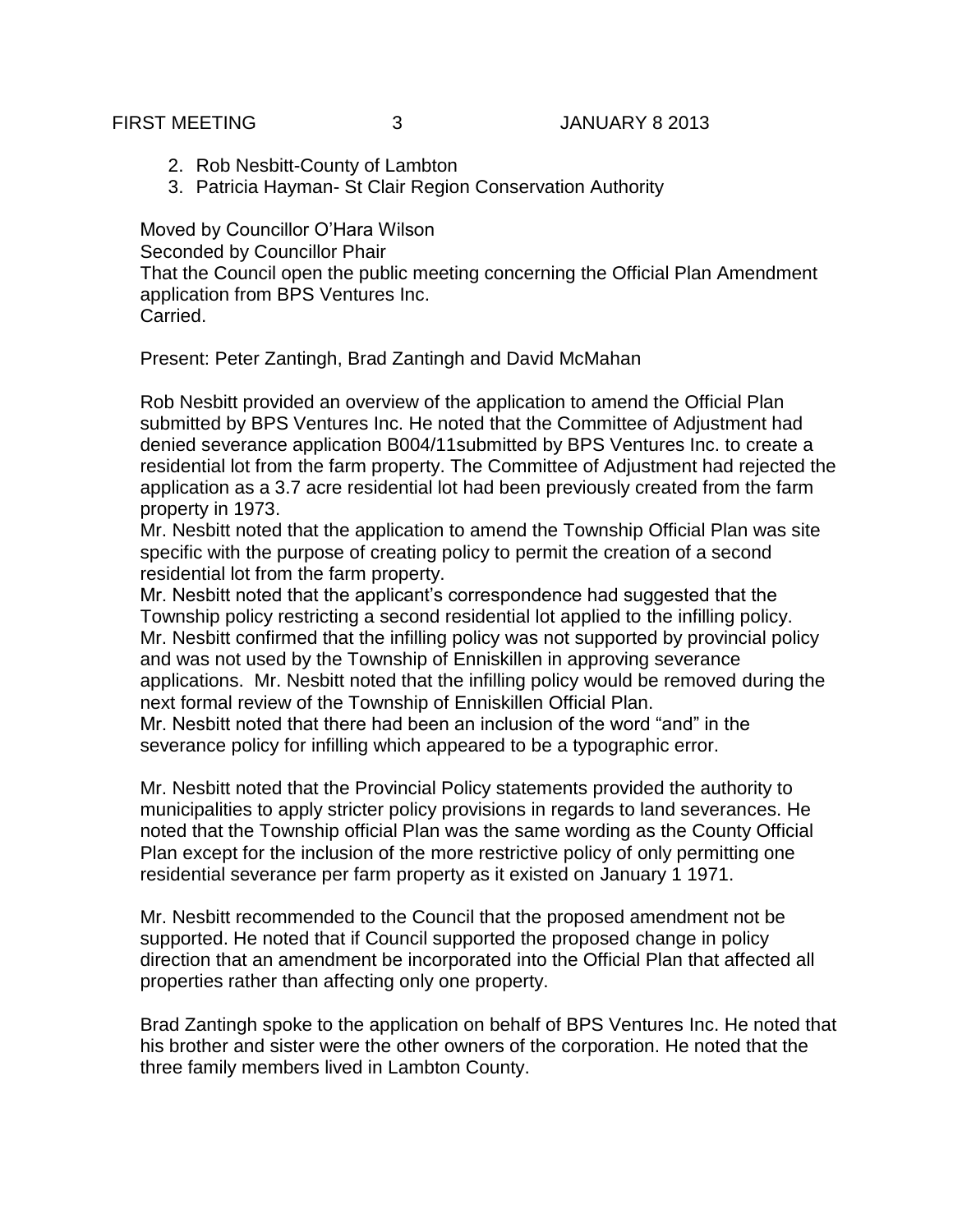Mr. Zantingh noted that his lawyer Mr. Snider had responded to the staff report in a letter dated January  $4<sup>th</sup>$  2013. Mr. Zantingh noted that the letter had indicated that the planner had misunderstood the provincial policy statement concerning surplus dwelling units. From the letter Mr. Zantingh suggested that surplus dwelling units should not be considered as new residential units. Since the house already existed there would not be any additional negative impact on the farming community.

Mr. Zantingh noted that the severance of the surplus dwelling unit was consistent with giving agricultural uses the highest priority in the Rural Area.

Mr. Zantingh requested that Council support the proposed amendment to the Official Plan

David McMahon noted that he owned the property that had been severed from the farm parcel in 1973. He noted that his mother lived in the house that was the subject of the Official Plan amendment. He noted that she had a life lease for the house. He noted that he had no comment on the official plan amendment but wanted to be notified of any additional meetings associated with the severance affecting the residence on the farm property.

Rob Nesbitt questioned the applicants concerning proceeding with the Official Plan amendment rather than making a second severance application. He noted that if the Official Plan amendment was not approved and an appeal was made to the Ontario Municipal Board the severance application for the house and the rezoning of the retained farm would be outstanding. He noted that in the past the Ontario Municipal Board had taken the position that all related planning matters should be addressed at one hearing.

A letter was received from the St Clair Region Conservation Authority outlining the authority's interest in the flood plain of the Stonehouse Drain and the woodlot located on the retained farm property.

Mr. Nesbitt recommended to the Council that if they were interested in altering the severance policy for the Township that it should not be done on a piece meal basis but rather the Official Plan for the Township be amended to affect all rural properties.

Brad Zantingh noted that his lawyer in his letter of November 13 2012 on page 2-3 had recommended a site specific Official Plan amendment in that there was ambiguity in Section 1.11 (d) of the Township official plan.

Mr. Zantingh noted that he would be able to provide his lawyer to be present at a future meeting if Council was interested in his presentation.

Mr. Zantingh in referring to page 3 of the January 4 2013 letter from his lawyer noted that the planning report failed to provided justification for having an Official Plan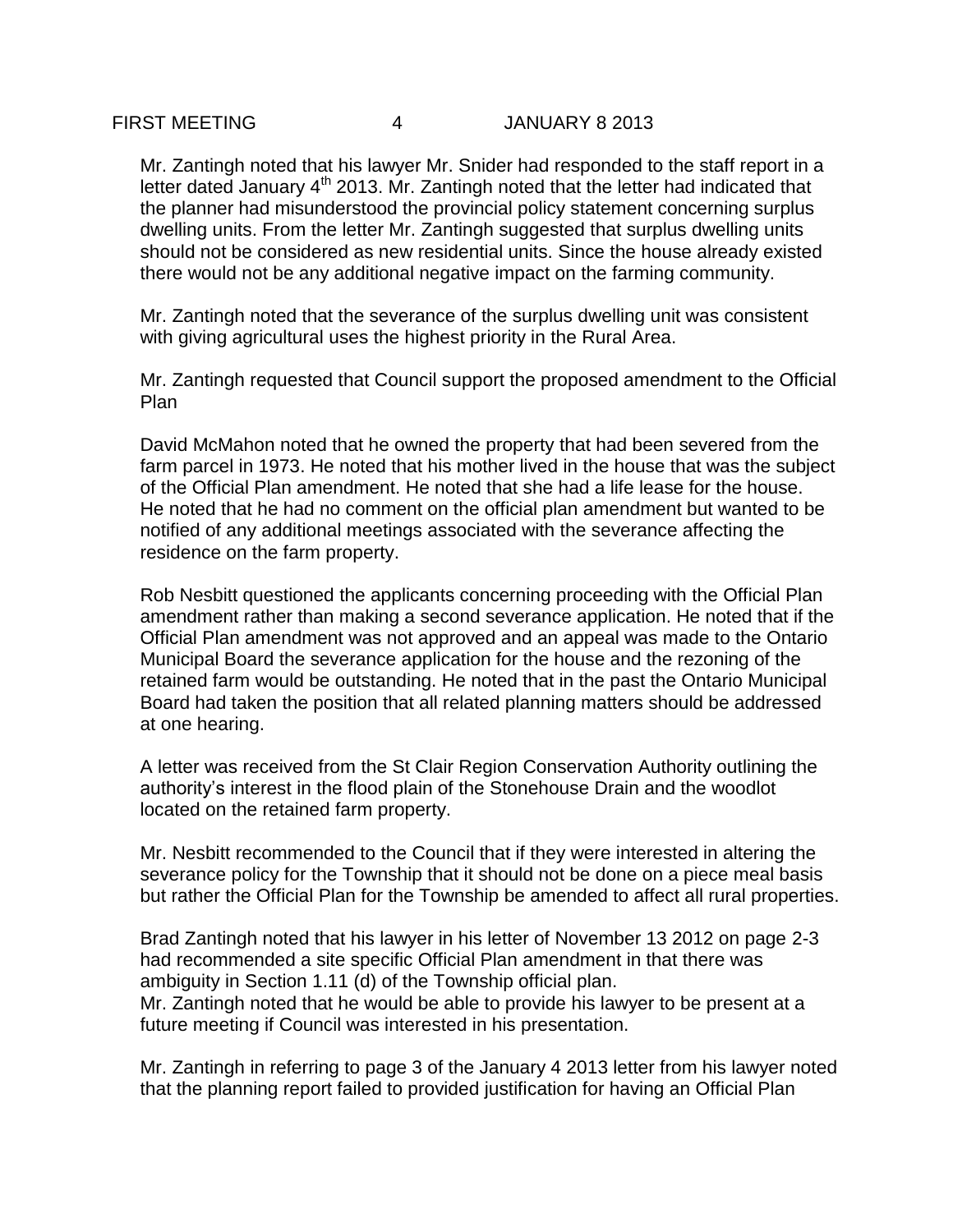policy that was more restrictive than the provincial policy statement concerning more than one residential severance per farm lot.

Councillor Phair noted that he had concerns about approving a site specific amendment due to the implications on other properties in the Township.

Councillor Greydanus noted that the Provincial Policy Statements were currently under reviewed.

Rob Nesbitt noted that there were no changes to the policy statements that would affect the proposed Official Plan amendment.

Mayor Marriott noted that there had been 45 minutes provided for input on the application.

A discussion took place concerning whether additional time was required to reviewed the information submitted to the Council.

Moved by Councillor McCallum Seconded by Councillor O'Hara Wilson That Council of the Township of Enniskillen not proceed to approve Official Amendment # 3. Carried.

G. Accounts

Moved by Councillor O'Hara Wilson Seconded by Councillor Greydanus That the accounts be paid as circulated: Cheque: 5468-5474: \$66,647.16 Cheque: 5475-5480: \$36,345.56 Cheque: 5481-5509- \$56,945.61 Carried.

- H. Bylaws
	- 1. Bylaw 1 of 2013 O'Dell Park Drain
	- 2. Bylaw 2 of 2013 McMaster Drain
	- 3. Bylaw 3 of 2013 Kesson Drain
	- 4. Bylaw 4 of 2013 Drain Rating Bylaw
	- 5. Bylaw 5 of 2013 Bylaw to authorize the Community Infrastructure Improvement Fund Contribution Agreement
	- 6. Bylaw 6 of 2013 A Bylaw to rescind the Wyoming Fire Department Agreement
	- 7. Bylaw 7 of 2013 A Confirmation Bylaw
	- 8. Bylaw 8 of 2013 Howlett Lane Collection Bylaw
	- 9. Bylaw 9 of 2013 Borrowing Bylaw
	- 10.Bylaw 10 of 2013 Oil City Cemetery Bylaw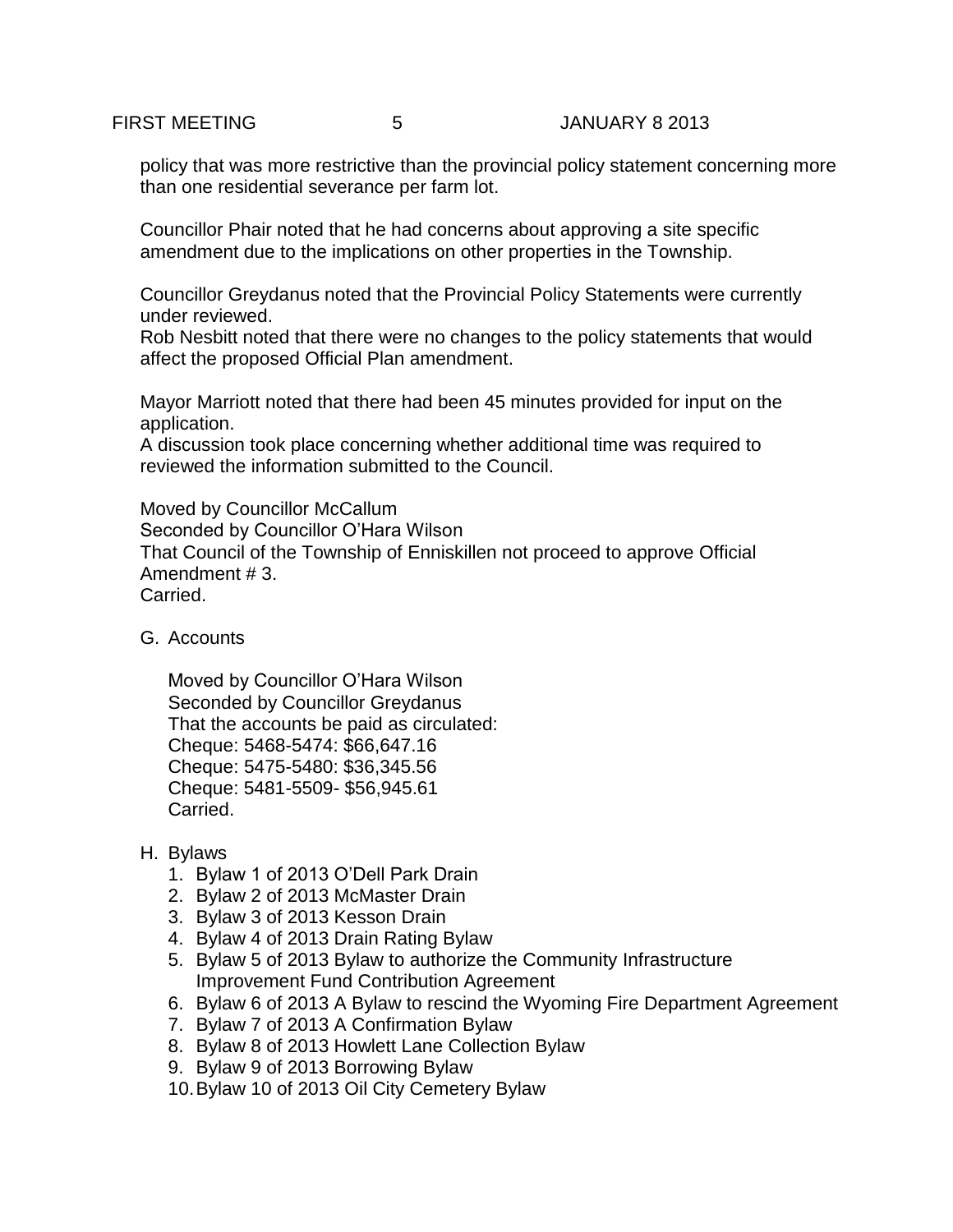The Clerk noted that Bylaw 5 of 2013 authorized the agreement for funding to assist in the replacement of the ball diamond lights at Krall Park. It was noted that the grant provided financial support for 34 % of the cost up to \$25,000. The total cost was estimated to be from \$55,000 to \$70,000.

A meeting had been held with Lawrence Zavitz to discuss the design of the new lights. Mr. Zavitz would prepare drawings and specifications to obtain competitive pricing for the project.

Moved by Councillor O'Hara Wilson Seconded by Councillor Greydanus That Lawrence Zavitz be authorized to prepare drawings and specifications for a tender documents to install new ball field lighting at Krall Park. Carried.

Moved by Councillor Greydanus Seconded by Councillor O'Hara Wilson That first and second reading be given to Bylaw 1, 2, 3, 4, 5, 6, 7, 8, 9 and 10 of 2013. Carried.

Moved by Councillor McCallum Seconded by Councillor Phair That third and final reading be given to Bylaw 1-10 of 2013. Carried.

Larry Smale, Mr & Mrs. Kevin Smale and Glen Annett were present concerning a bill issued by the Township for the installation of head walls on a bridge for a one acre lot owned by Kevin Smale on the 6 Concession Drain.

Larry Smale noted that his son had received an estimate for the construction of headwalls for the bridge at \$3,600 to \$4,000. Larry Smale noted that the invoice for the work was received at \$7,469.13.

Larry Smale noted that the work would not have been undertaken if the actual cost was known. Larry Smale could not understand how the cost of the work could have been so much higher. He noted that the Engineer Mr. Dobbin had met on the site to discuss the work.

Moved by Councillor O'Hara Wilson

Seconded by Councillor Greydanus

That the Engineer be requested to attend the next meeting to discuss the project. Carried.

- I. Other Business
	- 1. Community Infrastructure Improvement Fund Agreement
	- 2. Pat Davidson Celebrate Canada Funding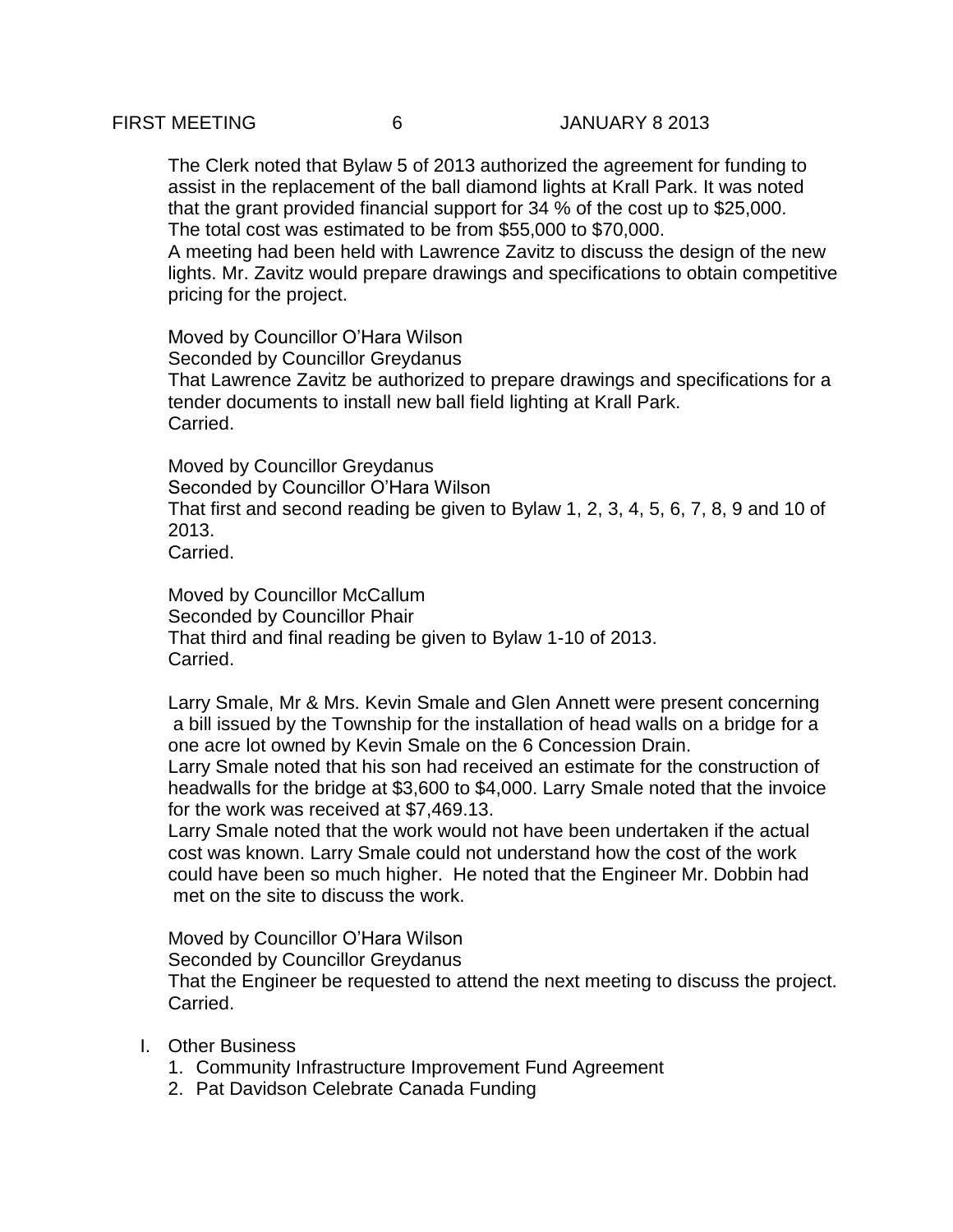No action was taken on the Celebrate Canada application process.

3. Delegation Requests OGRA

A discussion took place in regards to meetings associated with the OGRA conference. The Clerk was instructed to try to arrange meetings with the leaders of the Opposition parties to discuss positions on the funding of the OPP and industrial wind turbines.

4. Inwood Fire Department Agreement

The Clerk confirmed that the one agreement for the Inwood Fire Department had been signed.

- 5. Memo re Municipal Infrastructure Investment Initiative
- 6. The Clerk reported that the insurance broker had indicated that a small increase would take place in regards to the environmental insurance and changes in the property valuations.

Moved by Councillor O'Hara Wilson Seconded by Councillor Greydanus That the Township of Enniskillen confirm the 2013 insurance program with Jardine Lloyd Thompson. Carried.

J. In camera meeting permitted by Section 239 (2) (b) personal matter about an identifiable individual to discuss property standards matters and employee compensation. 8:30 pm

Moved by Councillor Greydanus Seconded by Councillor O'Hara Wilson That the Council of the Township of Enniskillen move in camera as permitted under Section 239 (2) (b) to discuss a personal matter about an identifiable individual to discuss property standards matters and employee compensation. Carried.

Moved by Councillor Greydanus Seconded by Councillor McCallum That the Council of the Township of Enniskillen move into an open meeting. Carried.